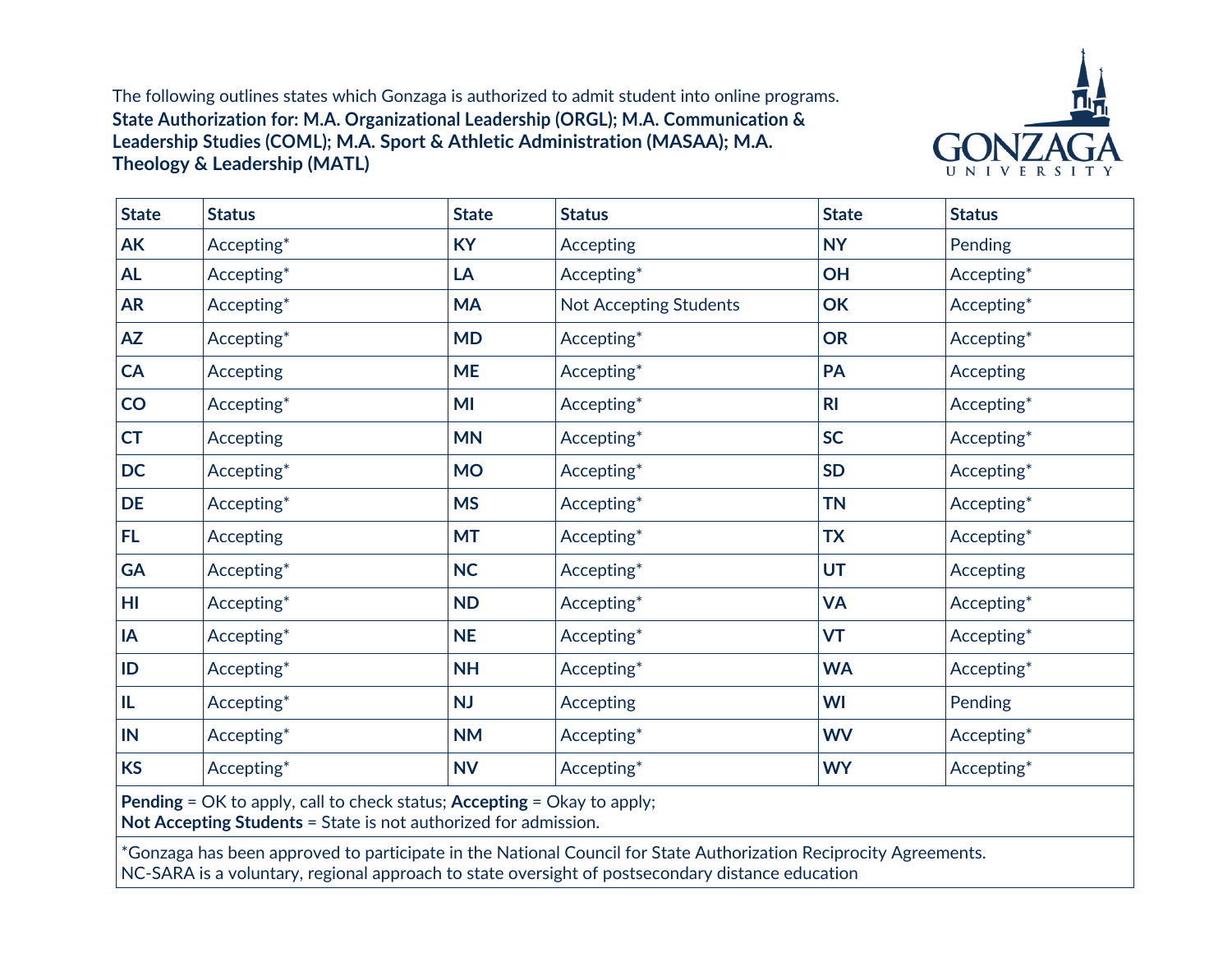## **StateAuthorizationbyStateforNursingPrograms (master'sanddoctorallevel)**

| <b>State</b> | <b>RN to MSN</b>                        | <b>Master of Science in Nursing</b><br>(MSN) | <b>Post-Baccalaureate Doctor</b><br>of Nursing Practice | <b>Post Master's Doctor</b><br>of Nursing Practice |
|--------------|-----------------------------------------|----------------------------------------------|---------------------------------------------------------|----------------------------------------------------|
| <b>AK</b>    | Accepting                               | <b>Accepting All Tracks</b>                  | <b>Accepting All Tracks</b>                             | Accepting                                          |
| <b>AL</b>    | <b>Not Admitting</b><br><b>Students</b> | <b>Not Admitting Students</b>                | <b>Not Admitting Students</b>                           | <b>Not Admitting Students</b>                      |
| <b>AR</b>    | <b>Not Admitting</b><br><b>Students</b> | <b>Not Admitting Students</b>                | <b>Not Admitting Students</b>                           | <b>Not Admitting Students</b>                      |
| <b>AZ</b>    | Accepting                               | <b>Accepting All Tracks</b>                  | <b>Accepting All Tracks</b>                             | Accepting                                          |
| CA           | Accepting                               | <b>Accepting All Tracks</b>                  | <b>Accepting All Tracks</b>                             | Accepting                                          |
| CO           | Accepting                               | Accepting NLH track only                     | <b>Not Admitting Students</b>                           | Accepting                                          |
| <b>CT</b>    | Accepting                               | <b>Accepting NLH track only</b>              | <b>Not Admitting Students</b>                           | Accepting                                          |
| <b>DC</b>    | Pending                                 | Pending (NLH track only)                     | <b>Not Admitting Students</b>                           | Pending                                            |
| <b>DE</b>    | <b>Not Admitting</b><br><b>Students</b> | <b>Not Admitting Students</b>                | <b>Not Admitting Students</b>                           | <b>Not Admitting Students</b>                      |
| FL           | Accepting                               | <b>Accepting NLH track only</b>              | <b>Not Admitting Students</b>                           | Accepting                                          |
| <b>GA</b>    | Accepting                               | <b>Accepting NLH track only</b>              | <b>Not Admitting Students</b>                           | Accepting                                          |
| HI           | Accepting                               | <b>Accepting NLH track only</b>              | <b>Not Admitting Students</b>                           | Accepting                                          |
| IA           | Accepting                               | <b>Accepting NLH track only</b>              | <b>Not Admitting Students</b>                           | Accepting                                          |
| ID           | Accepting                               | <b>Accepting All Tracks</b>                  | <b>Accepting All Tracks</b>                             | Accepting                                          |
| IL           | Accepting                               | <b>Accepting NLH track only</b>              | <b>Not Admitting Students</b>                           | Accepting                                          |
| IN           | Accepting                               | <b>Accepting NLH track only</b>              | <b>Not Admitting Students</b>                           | Accepting                                          |
| <b>KS</b>    | Accepting                               | <b>Accepting NLH track only</b>              | <b>Not Admitting Students</b>                           | Accepting                                          |
| <b>KY</b>    | Accepting                               | <b>Accepting NLH track only</b>              | <b>Not Admitting Students</b>                           | Accepting                                          |
| LA           | Accepting                               | <b>Accepting NLH track only</b>              | <b>Not Admitting Students</b>                           | Accepting                                          |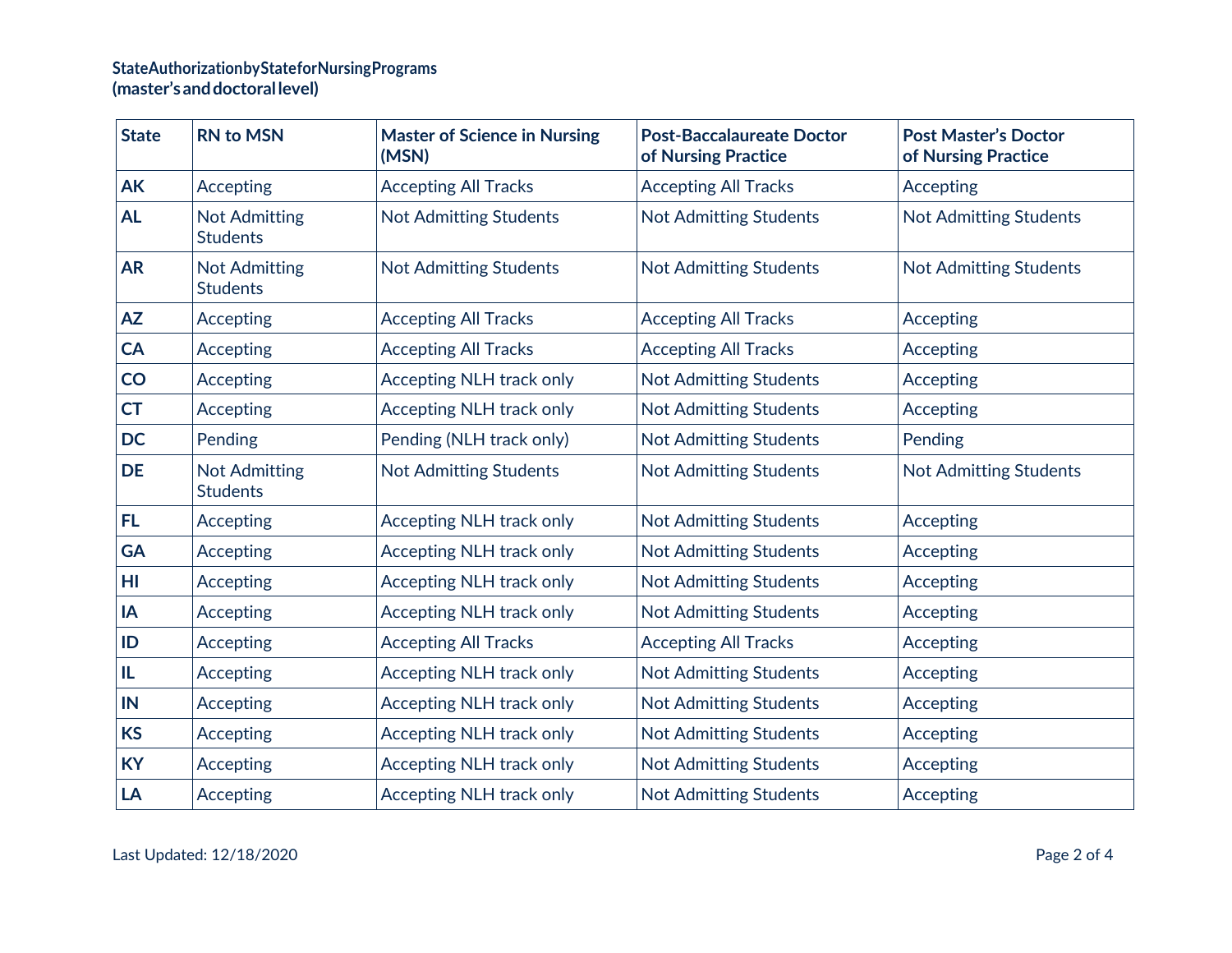| <b>MA</b> | <b>Not Admitting</b><br><b>Students</b> | <b>Not Admitting Students</b>   | <b>Not Admitting Students</b> | <b>Not Admitting Students</b> |
|-----------|-----------------------------------------|---------------------------------|-------------------------------|-------------------------------|
| <b>MD</b> | <b>Not Admitting</b><br><b>Students</b> | <b>Not Admitting Students</b>   | <b>Not Admitting Students</b> | <b>Not Admitting Students</b> |
| <b>ME</b> | Pending                                 | Pending (NLH track only)        | <b>Not Admitting Students</b> | Pending                       |
| MI        | Pending                                 | Pending (NLH track only)        | <b>Not Admitting Students</b> | Pending                       |
| <b>MN</b> | <b>Not Admitting</b><br><b>Students</b> | <b>Not Admitting Students</b>   | <b>Not Admitting Students</b> | <b>Not Admitting Students</b> |
| <b>MO</b> | Accepting                               | <b>Accepting NLH track only</b> | <b>Not Admitting Students</b> | Accepting                     |
| <b>MS</b> | Pending                                 | Pending (NLH track only)        | <b>Not Admitting Students</b> | Pending                       |
| <b>MT</b> | Accepting                               | <b>Accepting All Tracks</b>     | <b>Accepting All Tracks</b>   | Accepting                     |
| <b>NC</b> | <b>Not Admitting</b><br><b>Students</b> | <b>Not Admitting Students</b>   | <b>Not Admitting Students</b> | <b>Not Admitting Students</b> |
| <b>ND</b> | Accepting                               | <b>Accepting NLH track only</b> | <b>Not Admitting Students</b> | Accepting                     |
| <b>NE</b> | Accepting                               | <b>Accepting NLH track only</b> | <b>Not Admitting Students</b> | Accepting                     |
| <b>NH</b> | Accepting                               | <b>Accepting NLH track only</b> | <b>Not Admitting Students</b> | Accepting                     |
| <b>NJ</b> | Accepting                               | <b>Accepting NLH track only</b> | <b>Not Admitting Students</b> | Accepting                     |
| <b>NM</b> | Accepting                               | Accepting NLH track only        | Not Admitting Students        | Accepting                     |
| <b>NV</b> | Accepting                               | <b>Accepting All Tracks</b>     | <b>Accepting All Tracks</b>   | Accepting                     |
| <b>NY</b> | <b>Not Admitting</b><br><b>Students</b> | Not Admitting Students          | Not Admitting Students        | Not Admitting Students        |